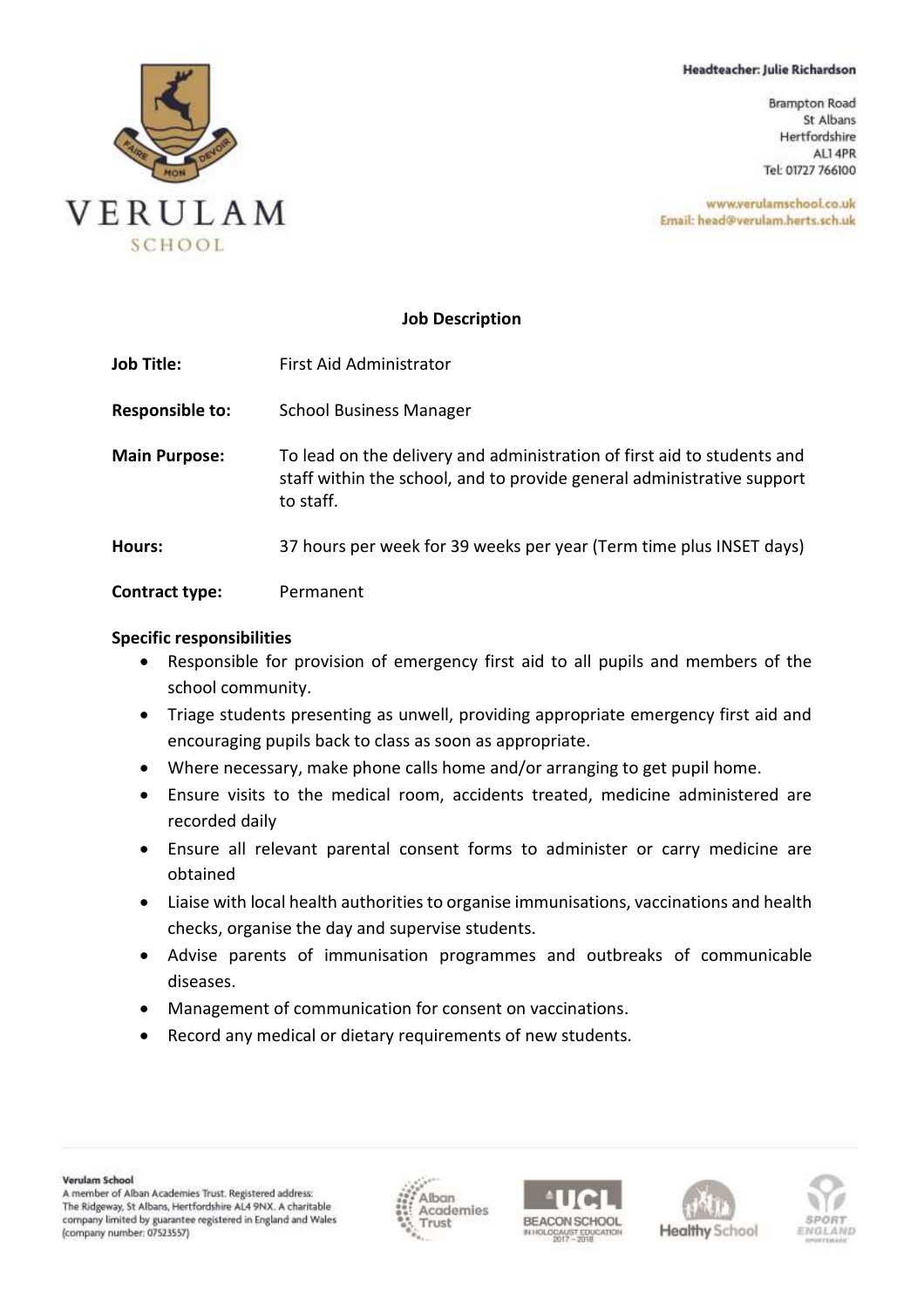- Draft and update essential care lists of students with 'need to know' conditions i.e. allergies/medical requirements, EpiPen users and inhalers to post in all classrooms, staff room and canteen.
- Liaise with parents whose child has dietary requirements, organising meetings with ABM Catering ensuring that their child's needs within school are met.
- Support the Trips Administrator with event specific dietary and medical reports, identifying potential issues from student medical / trip forms, preparing medicines required to go out on trips.
- Ensure that the medical room facilities and first aid kits throughout the school are maintained, that all first aid supplies are replenished by regular inspection of stocks and dispensing records.
- Prepare the yearly Accident Summary Report for Governors and any other medical reports required by school.
- To provide general administrative support to staff.
- Support the Exams Officer with Exams when required.

# **General responsibilities common to all staff:**

- To carry out duties as may be required from time to time commensurate with the overall responsibility of the post
- To comply and actively promote school policies, including Behaviour for Learning, Safeguarding, Equal Opportunities and Health and Safety.
- To promote positive student conduct
- To deal with all personal enquiries efficiently, sensitively and effectively, in a way that promotes a positive image of the school and maintains confidentiality.
- To participate in the School's performance management process
- To be smartly dressed, establish a business-like environment and promote excellent relationships and a positive ethos when communicating with students, staff, parents and external contacts.
- To undertake training and development relevant to the post

# **Person Specification D = Desirable E = Essential**

# **Qualifications**

- Educated to A-level (E)
- Current First Aid certificate (E)
- Relevant degree, and/or qualifications (D)

Verulam School

A member of Alban Academies Trust. Registered address: The Ridgeway, St Albans, Hertfordshire AL4 9NX. A charitable company limited by guarantee registered in England and Wales (company number: 07523557)